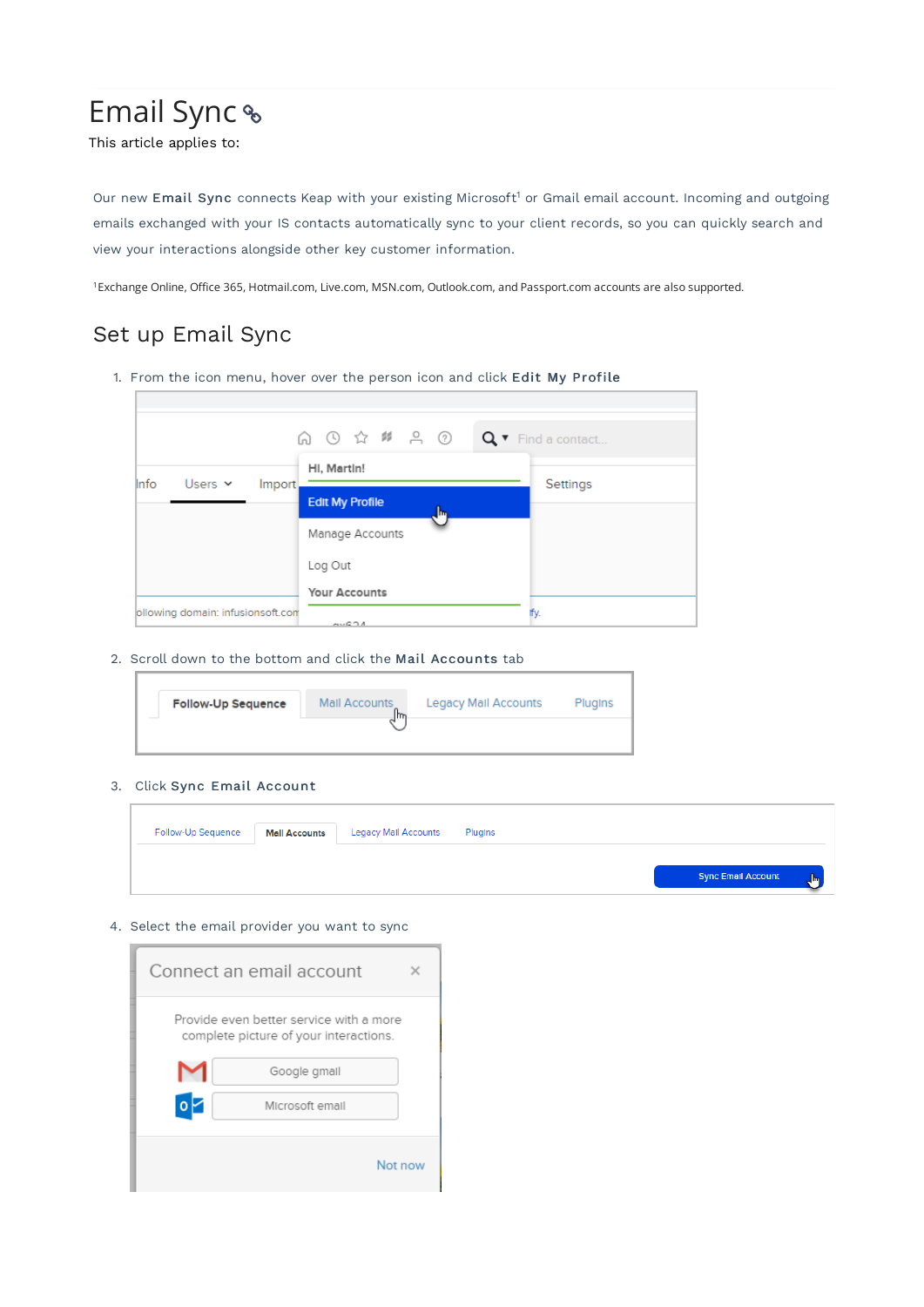5. Complete the Google or Microsoft authentication

Warning: If you are syncing Microsoft email, your email must be hosted by Microsoft. It is possible to use an email not hosted by Microsoft in applications such as Microsoft Outlook, so double-check where your email is hosted if you encounter errors with a Microsoft email.

# FAQ

#### What permissions are needed from Outlook, Microsoft to allow the Email Sync?

In order for Keap to be allowed to connect to Outlook, Microsoft requires the user to grant Keap the following capabilities:

- Have full access to your calendars
- Maintain access to data you have given it access to
- View your basic profile

#### How often do email inboxes sync?

Email inboxes do not sync at set intervals. The system checks for opportunity to sync every 5 to 10 minutes. The sync occurs shortly after an account sends or receives an email related to a contact in the Keap app. If there is nothing to sync it indicates "last synced x days ago" which is the last time it found an email to sync. The Pending status means no emails have been synced yet. Once you send or receive an email from one of your contacts it will update to an Active status.

#### Which email accounts do not work?

All Microsoft accounts except for Exchange servers will work with Email Sync.

#### Can I remove emails after I have synced an inbox?

To remove all emails from a synced inbox, navigate to Settings > Mail Accounts and disconnect the email address. Then select the checkbox to erase the email history.

#### Are attachments synced to my Keap account?

No, email attachments are not included in the email sync. Only the email content is synced.

#### Where can I see synced emails in my Keap app?

Emails display in a client's Contact Record email tab and the Recent Email History section on the main page of the Contact record.

#### Can I sync multiple emails to my Keap account?

Yes, you can sync multiple email accounts to one Keap account, even if they are from the same email provider. Please note that adding an excessive number of email accounts can result in performance issues in the app.

#### Does Email Sync also sync information from my calendar?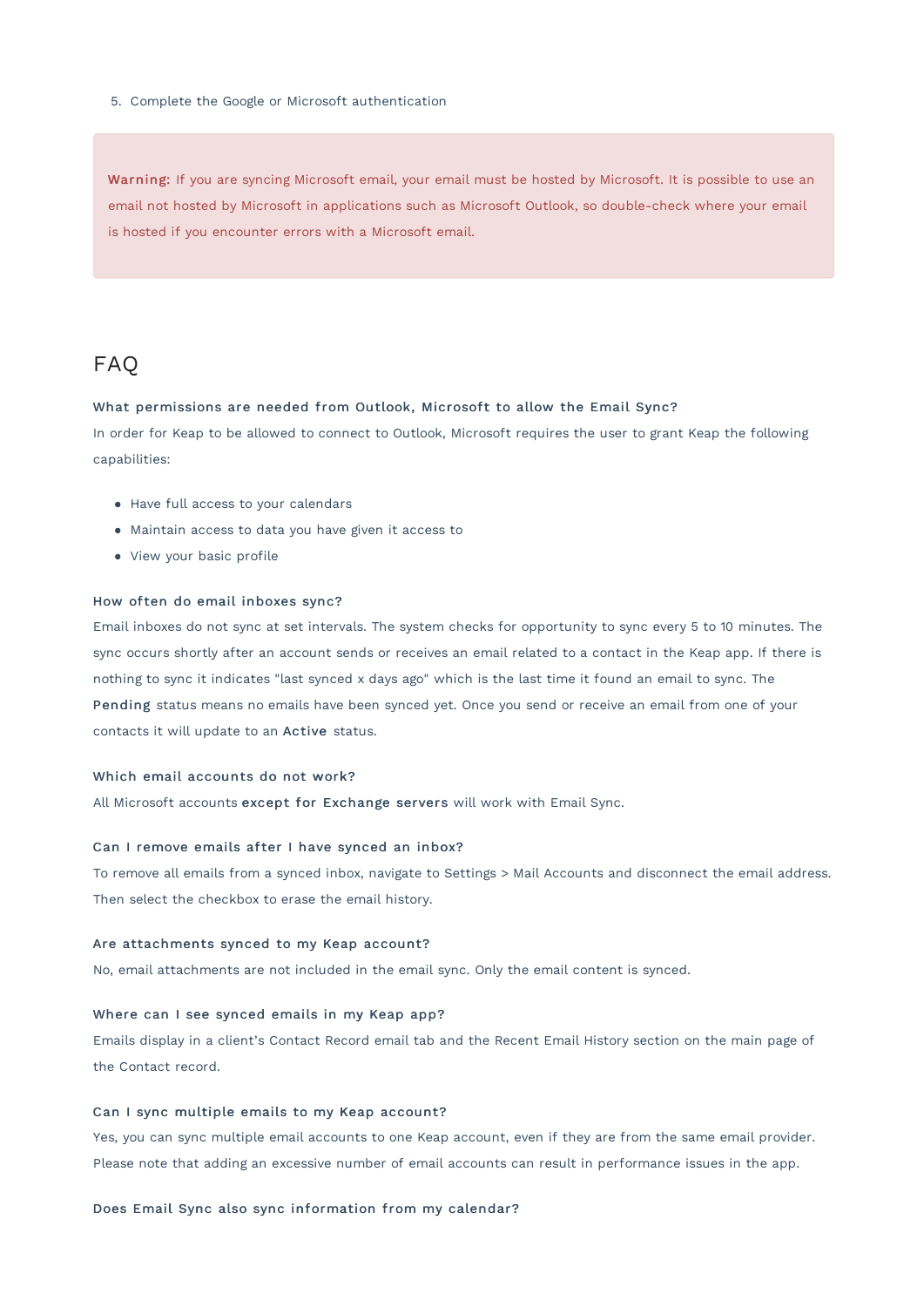No, Email Sync for Microsoft and Gmail does not sync calendar appointments.

#### Is my entire email history synced when I set up email sync?

No, only emails received after syncing are imported. Past emails do not sync.

#### I don't want my email to continue to sync. Can I stop the email sync?

Yes, you can disconnect an email inbox to stop the email sync. Navigate to Settings > Mail Accounts and disconnect the email address.

#### Will emails sent from Keap sync to my external email account?

No, emails sent from Keap are not synced to your external email account. Email sync only affects emails sent or received by a Microsoft or Gmail account that is linked to Keap.

#### Which emails will sync from my Microsoft/Microsoft/Gmail email account?

Only emails that are sent to or from a contact in your Keap account will sync. We automatically do not sync any emails from contacts who share an email address with any user in your application.

#### Which email fields does this tool sync with?

The contact's primary email field only. Other email fields or custom fields will not be synced.

#### Will a new contact be created for emails from addresses not listed in Keap?

No, emails from addresses that do not belong to a contact in your app will not sync.

#### Can all users see a contact's email history, regardless of which user added it to the account?

Yes, all users are able to see a contact's email history, regardless of which user added it to the account.

### In the contact record, it says my emails last synced 5 minutes ago. I see all the emails from my Gmail accounts, but not one I just sent from my Microsoft account.

The last synced status refers to the most recent inbox that was synced. In order to see exactly when each inbox was last synced, navigate to Settings > Mail Accounts.

# Troubleshooting

#### I received an error message, what should I do?

| Error                 | Description                                                                                                                                                                                                                              | Recommendation                                                                                                                                                                                       |
|-----------------------|------------------------------------------------------------------------------------------------------------------------------------------------------------------------------------------------------------------------------------------|------------------------------------------------------------------------------------------------------------------------------------------------------------------------------------------------------|
| for this<br>account." | Permissions for a specific email address are.<br>"Access denied disabled by the user or provider; e.g., a user<br>changed the email password, or app permissions<br>were disabled, or an incorrect authentication<br>token was provided. | If your password was recently changed,<br>disconnect and reconnect your email account<br>with the new password. When connecting the<br>email, enable permissions at the provider<br>(email account). |
|                       | Email sync permissions for an email address have                                                                                                                                                                                         |                                                                                                                                                                                                      |